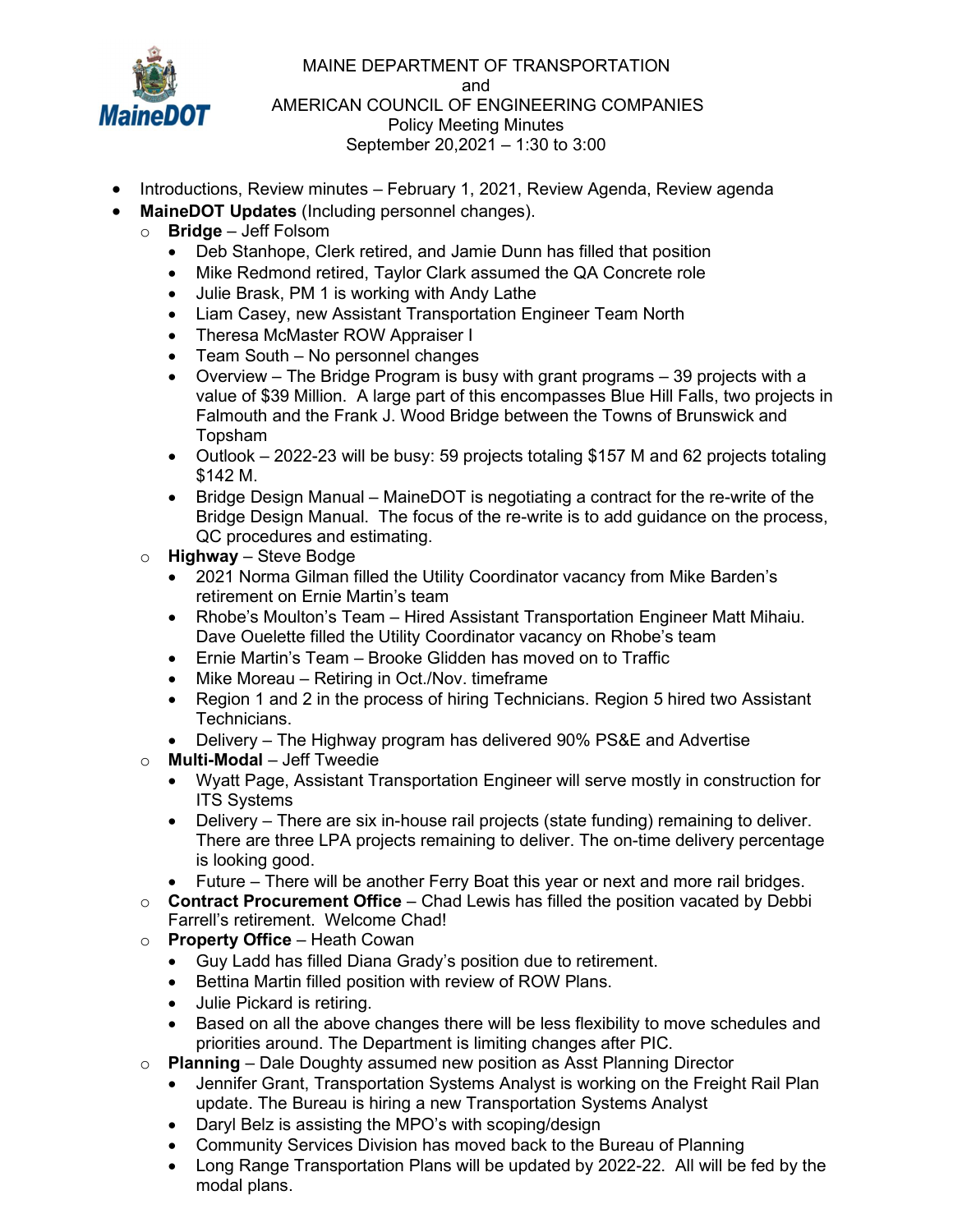- The MPI Program is being updated/revamped. Please refer to the following link to see changes/additions since the time of this meeting: MaineDOT | Community-Based Initiatives (CPI)
- CADD Subcommittee Jonathan French
	- $\circ$  Dale Mitchell is no longer a member of the Subcommittee. Thank you, Dale, for your participation on the subcommittee.
	- o An RFP for the Cadd Software was advertised in August.
		- To prepare the RFP the Department met with several firms to help develop the RFP.
		- Proposal submission deadline was Sept 14, and the Department is reviewing and scoring the proposals.
		- The goal is to have a contract in place by the end of the year and migrations to OpenRoads by the first of 2022.
		- STIC Innovation funds for the demonstration phase for Electronic Documentation as Build Plans. Test Projects are part of this markup model and given to the Survey Crew to verify in the field.
		- Activities include Migration, Cadd Support Website, Cadd Standards Folder Structure File. Standards are posted on the website.
- Funding Andy Bickmore
	- $\circ$  Workplan The Work Plan is in full swing, and the Department is deciding on the financial resources available. On the State side, the Work Plan has made it through the budget cycle, and we are looking at solid bipartisan support.
		- The Work Plan has been mapped out as if the Infrastructure Bill has passed.
		- There has been coordination with Regional Offices
		- Construction Cost have been projected forward to adjust estimates.
	- o Infrastructure Bill Infrastructure Bill has passed the Senate. House has set a goal of September 27 to consider the Bill. Language for continuing resolution has been drafted. AASHTO has prepared an 81-page summary.
	- $\circ$  Core Funding on average to increase by about 20% (existing programs). New Programs are not counted in the 20%. This solidifies \$45 M per year for formula bridge funding (last year was \$21 M)
	- $\circ$  Bonds The bond vote will be held in November. \$100 M for Multimodal (\$15 M) and Highways and Bridges (\$85 M)
	- o New Grant Programs
		- Culverts
		- Resiliency
		- Fish Passage
		- Urban Focus Some grants have \$25 M minimum project size. The rules are not complete.
	- $\circ$  Construction Continue to recognize an increase in construction costs
		- Supply Chain issues
		- Workforce Contractors having issues with steady workforce.
		- Additional funding could be offset by the increase in construction costs
		- Have added escalators to some contracts (steel), allowing for plenty of time based on concerns with contractor capacity.

## Report from Subcommittee Co – Chairs

- Highway Lessons Learned Meeting scheduled for next week to provide detailed schedule. MaineDOT has updated the Drainage Section of the Engineering Instructions on the website. There will be in-house training in the fall and they anticipate having consultant training in the winter. (Update Consultant training was held on 12/9/21 with approximately 100 attendees)
- $\circ$  **Bridge** The Committee has met twice, and the third meeting is scheduled for 9/22/2021. There is a goal to investigate cost estimating updates. There are some training needs but there is not much available currently.
- $\circ$  Multimodal The Committee has a goal of completing the draft Marine Structural Specification by the end of the year. They anticipate the Railroad Special Provisions will be complete by the end of the year. On time delivery of LPA Projects is up. There was